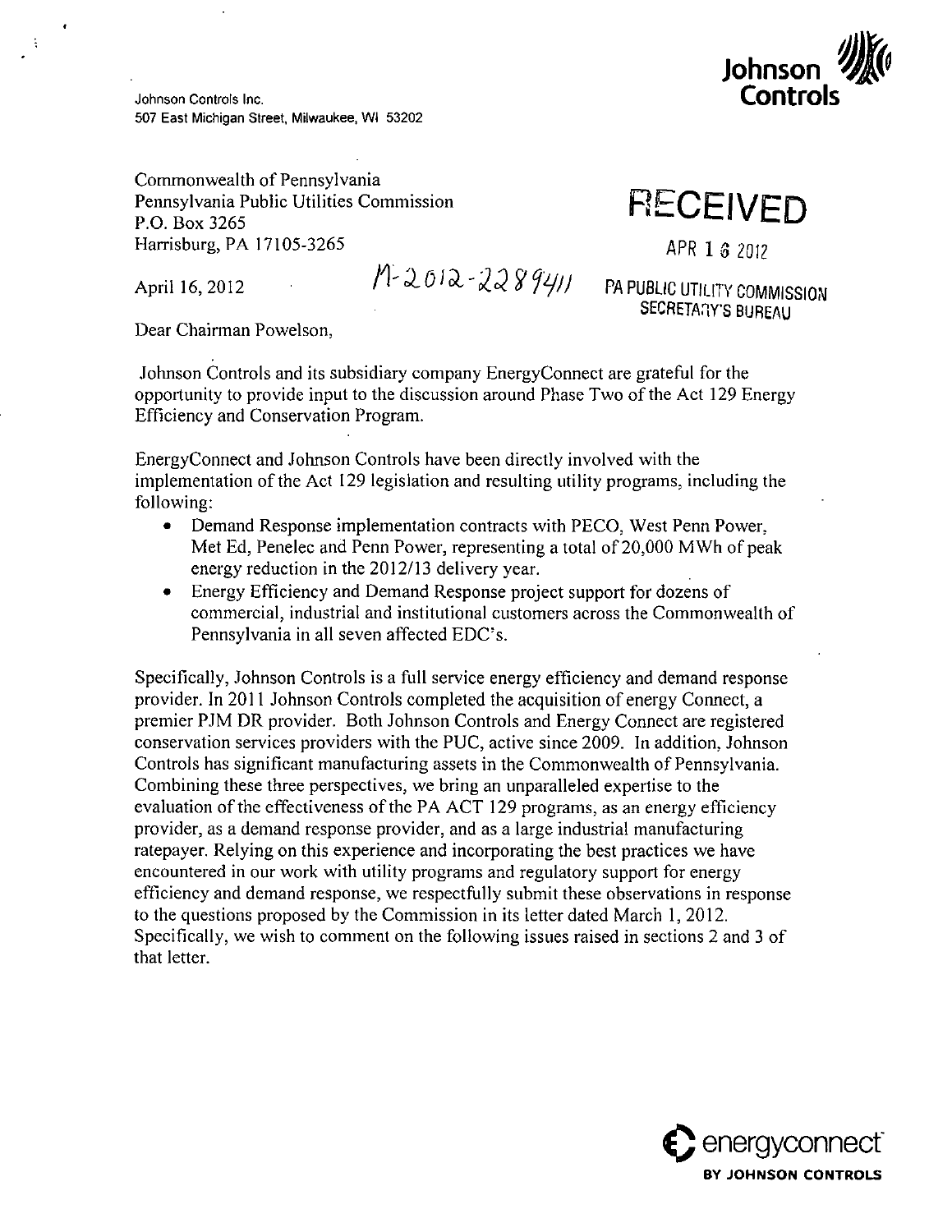Johnson Controls Inc. 507 East Michigan Street, Milwaukee, WI 53202 **Section 2. Length of the second EE&C Program** 

While there are always tradeoffs to be made in program design choices, it is our general view that longer terms for EE&C programs are more beneficial to rate payers. This position is based on several observations:

- Longer programs justify initial investment in better program design and process, improving cost-effectiveness by spreading these fixed costs of program administration over a longer time period.
- o Longer programs reduce the cost and potential delays associated with starting a new program cycle. For example, in California a three-year program cycle has been adopted, with roughly one year in between cycles devoted to negotiating and refining the portfolio of programs. During this year, funding is frozen and customer projects are suspended as customers wait the PUC decisions and utility interpretation and implementation. Delay adds significant cost to energy efficiency programs, and loses an entire cycle of permanent demand reduction.
- Longer programs provide consistent signals to the marketplace, reducing the uncertainty around incentives and therefore increasing the impact of the program on purchasing decisions. As the PUC is aware, the PJM programs are changing a great deal, and change implies risk to participants. To the extent that the ACT 129 Demand Response Programs remain consistent in incentives and measurement, customer adoption for the multiple year programs is more certain.
- o Longer programs accommodate major retrofit projects and comprehensive energy initiatives, which include development, engineering and construction components that last a year or longer.
- o Longer programs encourage a more holistic approach to managing energy, reducing the incentive to "cream-skim" by pursuing only those projects and activities that are easily transactable and eligible for incentives.
- Longer programs support the development of a green economy by providing a framework for an ecosystem of service providers to make commitments and generate jobs in the region. Even if the short-term forecast suggests profitability, a business will avoid making significant investments if the policy support is likely to disappear after one or two years.

Considering these factors, we support a program term of 5 years.

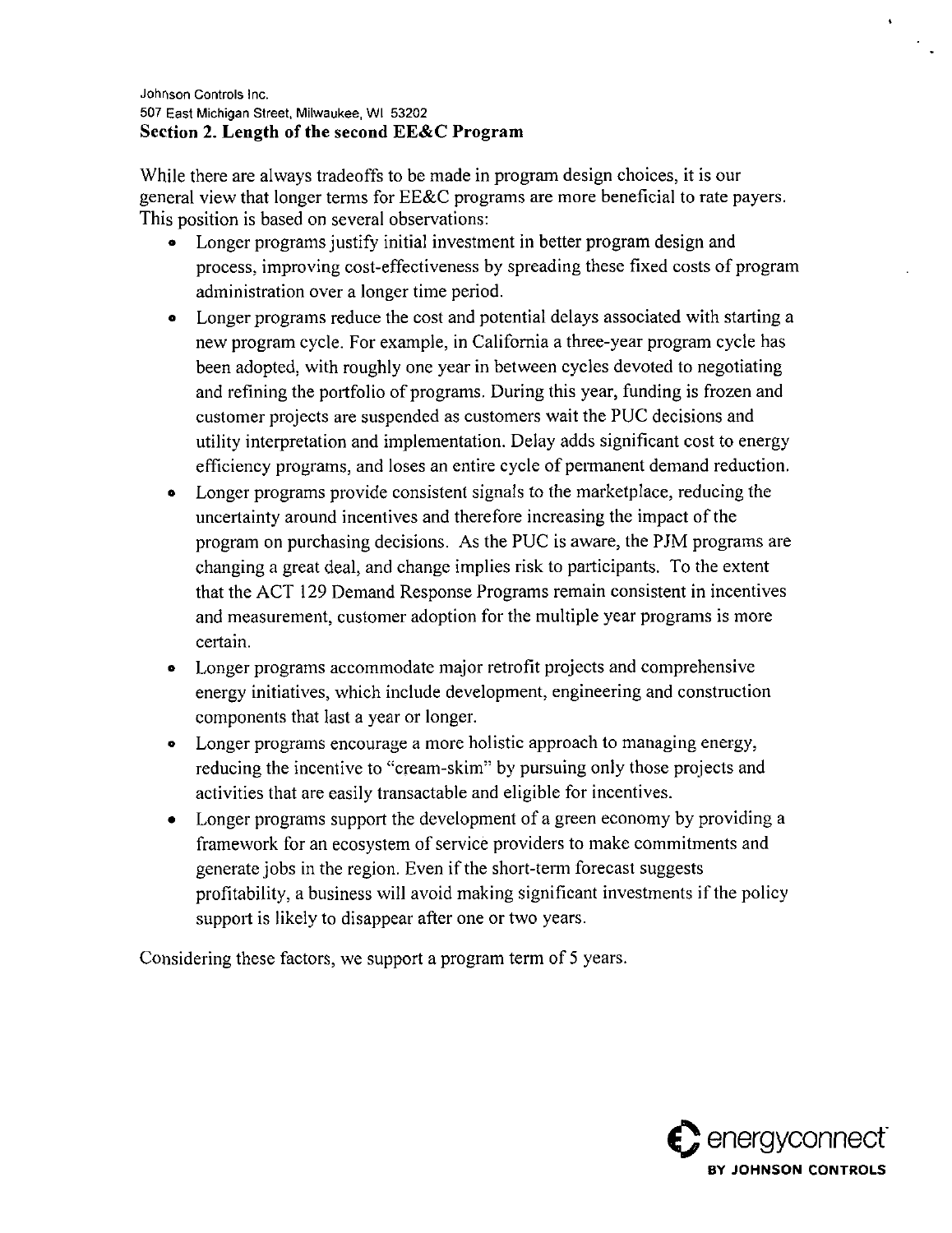## Johnson Controls Inc. 507 East Michigan Street, Milwaukee, WI 53202 **Section 3. Inclusion of a Demand Response Curtailment Program**

 $\frac{1}{\sqrt{2\pi}}\sum_{i=1}^{N}\frac{1}{\sqrt{2\pi}}\left(\frac{1}{\sqrt{2\pi}}\right)^{2}\left(\frac{1}{\sqrt{2\pi}}\right)^{2}$ 

The energy efficiency objectives driving this legislation are laudable and important. In addition to the goal of using less energy, reducing peak demand provides significant value to society. Benefits of reduced peak demand include the avoided financial and environmental impact of new electric grid assets, as well as improved reliability and more economically efficient operation of the grid. While energy efficiency can and often does deliver peak demand reductions, it does not emphasize peak demand and therefore does not fiilly address these goals. For this reason, it is imperative that a Demand Response Curtailment Program be part of the next round of the EE&C program. The commission letter provides three options to consider funding for Demand Response.

We understand and support the decision to assess cost-effectiveness of demand response programs, and we look forward to the results of this analysis. However, we are concerned that a limited evaluation based on a single year of data may lead to an inaccurate view of the potential benefits available through demand response. Many of the costs incurred during ramp up will no longer be necessary to continue the programs and extend participation, meaning the cost-benefit analysis would look less attractive for the first year than in subsequent years. In addition, the timing of the cost-benefit assessment threatens to impede the momentum gathered in the market through the first year of program participation. As mentioned above, inconsistent incentives can send confusing signals to both end users and service providers, reducing the likelihood of meeting Pennsylvania's goals for the reduction of peak demand. As demand response curtailment programs are by nature a response to grid and market conditions at a specific time period, any demand reductions achieved by the program will be lost. For these reasons, we strongly recommend a continuation of demand response programs under Phase Two of the Act 129 Program. In the terms used in the Commission's letter, we strongly discourage the implementation of the original timeline established in 2009. This timeline withholds evaluation and approval of renewal of demand response until May 2013, and as such has the clear potential to have demand response programs go dark, thereby negating any long term social benefit to ratepayers of the reductions. Renewal and start up is virtually impossible if approval is withheld until May 31, 2013 for a program that begins June 1, 2013.

We also encourage and support a review of the TRC test applied across the different EDC's for the DR programs. For practical purposes, because EDC's are only measured on performance in the 2012 summer season, this is a one year program. In contrast, the EE measures have been deployed over three years, with start up costs and marketing spread out over that time period. Additionally, in a review of the EDC filed application of the TRC test to DR we noted that it differs from EDC to EDC. JCI would like to emphasize that this is the only program in the ACT 129 portfolio that requires no capital investment on the part of program participants. Participants are paid for proactive participation, not capital-intensive investments. The customer benefit is

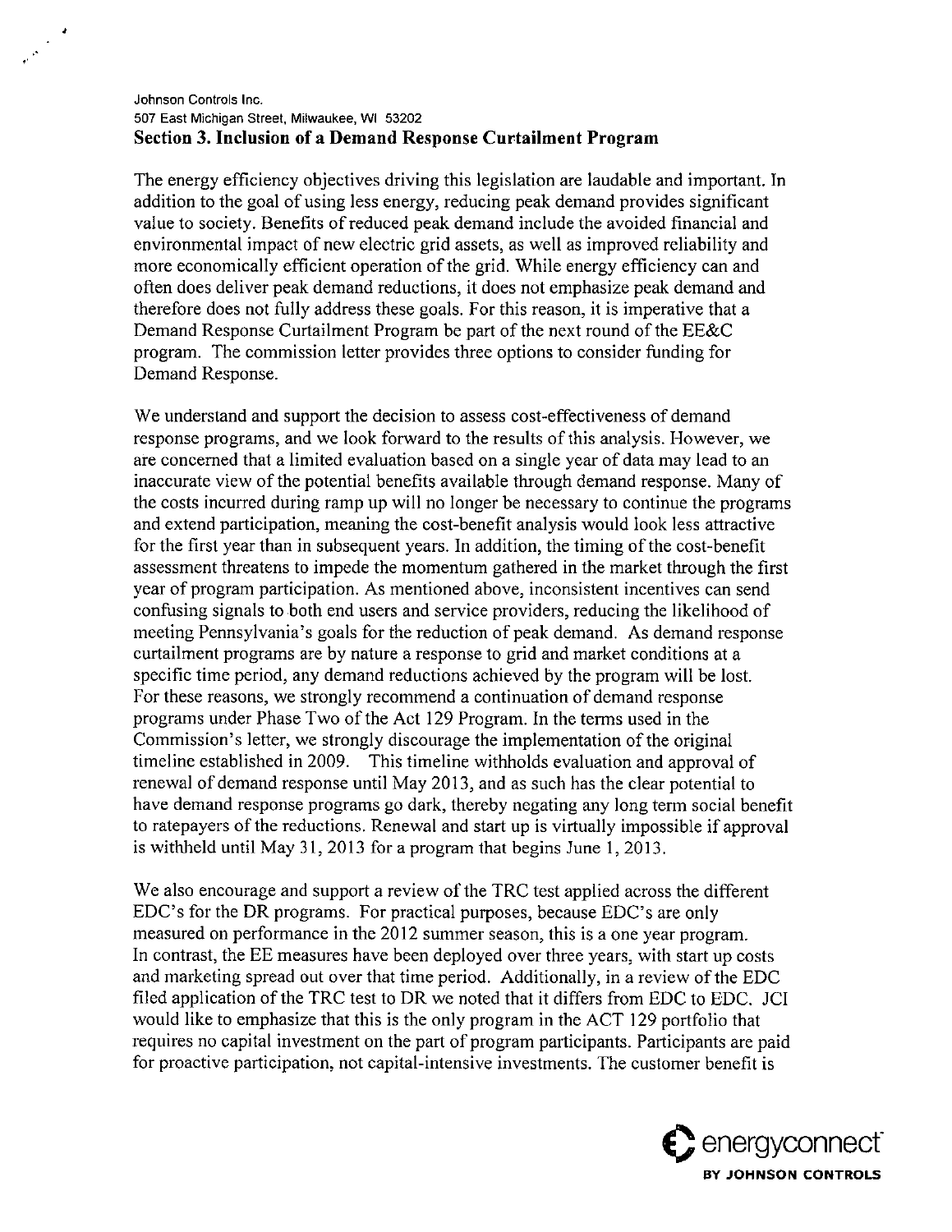Johnson Controls Inc.

507 East Michigan Street, Milwaukee, WI 53202

almost immediate, and nowhere in the test do we see the ability to value the socialized benefit of reducing demand across the entire ratepayer base in cost avoidance of new generation or reduced wholesale pricing as a result of ACT 129 DR.

All programs are implemented through third parties, yet some EDC show 100% of the DR program as cost with no customer incentives being paid. We support a review of the consistent and fair application of the TRC test, and are prepared to offer our resources to participate in that process.

Thank you for the opportunity to contribute comments. We welcome any additional discussion about these ideas and look forward to continuing our shared effort to deliver the benefits of energy efficiency and demand response to the Pennsylvania electric system.

Sincerely,

Mark F. Wagner Vice President, Government Relations Johnson Controls. Inc.